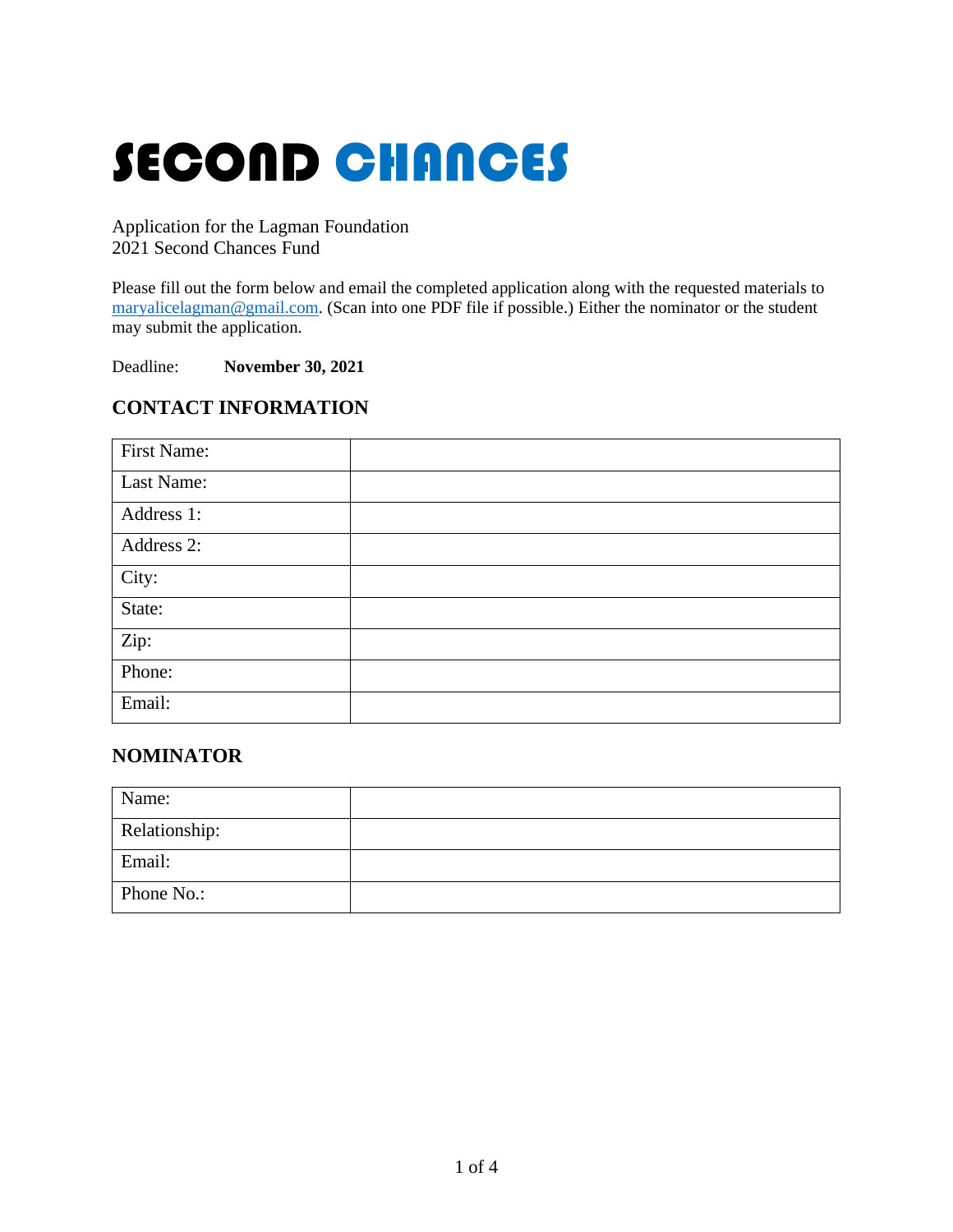# **GENERAL INFORMATION**

| Date of Birth:                                                                                                                                                                                                                                           |  |
|----------------------------------------------------------------------------------------------------------------------------------------------------------------------------------------------------------------------------------------------------------|--|
| Gender Identity:                                                                                                                                                                                                                                         |  |
| <b>Preferred Pronouns:</b>                                                                                                                                                                                                                               |  |
| Race/Ethnicity:                                                                                                                                                                                                                                          |  |
| American Indian or Alaska<br>$\bullet$<br>Native<br>Native Hawaiian or Pacific<br>$\bullet$<br>Islander<br>Asian<br>٠<br>Filipino<br>$\bullet$<br><b>Black or African-American</b><br>$\bullet$<br>Hispanic or Latino<br>$\bullet$<br>White<br>$\bullet$ |  |
| Other (specify)<br>$\bullet$                                                                                                                                                                                                                             |  |

# **PARENT/GUARDIAN CONTACT INFORMATION**

| Name of Parent or Guardian:       |  |
|-----------------------------------|--|
| Parent/Guardian Phone<br>Number:  |  |
| Parent/Guardian Email<br>Address: |  |

## **SCHOOL INFORMATION**

| <b>School District Name:</b>    |  |
|---------------------------------|--|
| <b>High School Name:</b>        |  |
| <b>High School Address:</b>     |  |
| School City:                    |  |
| School State:                   |  |
| School Zip Code:                |  |
| <b>School Phone Number:</b>     |  |
| <b>School Fax Number:</b>       |  |
| Principal/Director Name:        |  |
| <b>School Counselor:</b>        |  |
| <b>Counselor Phone Number:</b>  |  |
| <b>Counselor Email Address:</b> |  |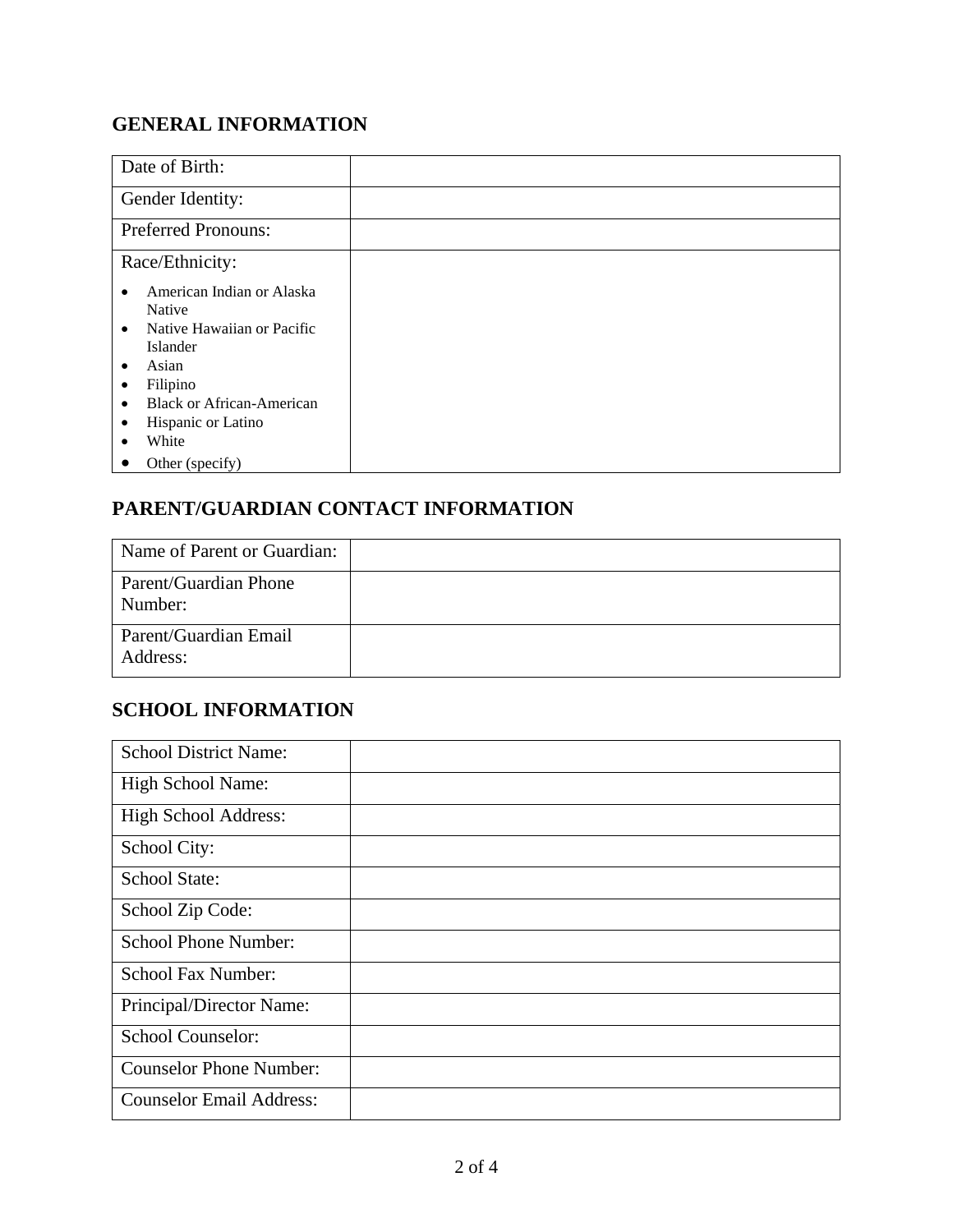| GPA:                                                         |  |
|--------------------------------------------------------------|--|
| School Type (public, charter,<br>private, alternative, etc.) |  |

#### **EXPERIENCE AND HONORS (Attach separate page if necessary and include with application.)**

| Please list any of the<br>following:<br>work/job experience<br>٠<br>community<br>$\bullet$<br>service/volunteer<br>leadership experience<br>$\bullet$ |  |
|-------------------------------------------------------------------------------------------------------------------------------------------------------|--|
| Please list any honors or<br>awards received:                                                                                                         |  |

## **ATTACHMENTS**

- 1. High School Transcripts *OR* a piece of art (poem, short story, photo of painting or sculpture, etc.) if that is where the applicant's aptitude lies"
- 2. Middle School Transcripts or Report Cards. If none available, please provide a brief explanation.
- 3. Personal Statement: *1000-word limit*, please double-space.
	- Tell us how you have turned your life around. A loose format would be the following:
		- a. What it was like a brief account of your circumstances or who you were before your change in direction.
		- b. What happened your turning point.
		- c. What it is like now tell us about you/your life now and your goals for the future.
- 4. One letter of recommendation